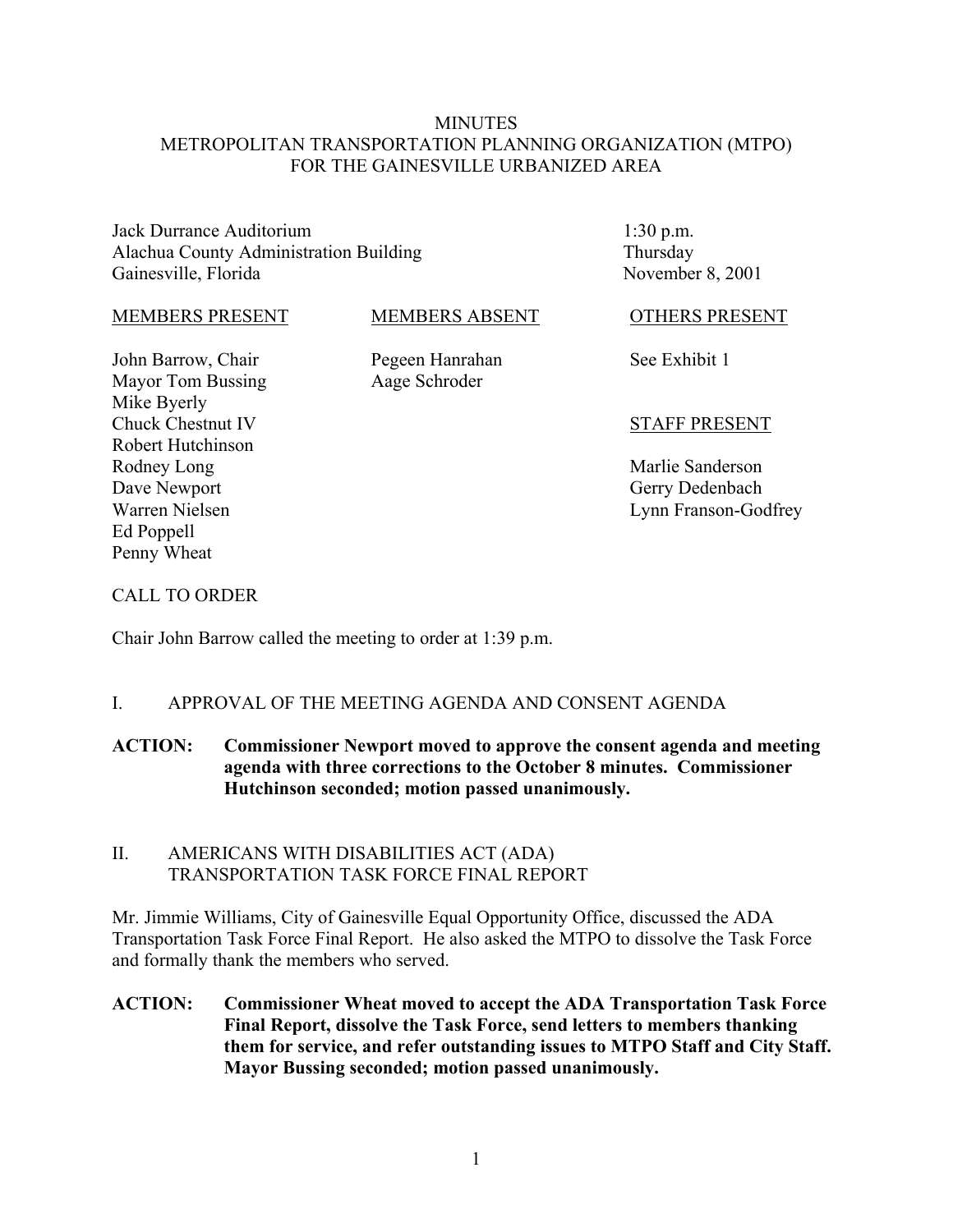# III. WEST 6TH STREET SAFETY PROJECT

Ms. Doreen Joyner-Howard, Florida Department of Transportation (FDOT) District 2 Transportation Planner, and Mr. Art Shipley, Comprehensive Engineering Vice President, discussed the West 6th Street safety project.

Mr. Wayne Bowers, City of Gainesville Manager, stated that both Ms. Teresa Scott, City of Gainesville Public Works Director, and Mr. Brian Kanely, City of Gainesville Transportation Services Manager, recommend that the MTPO approve this project.

Ms. Kim Tanzer and Ms. Arnall Downs spoke regarding this agenda item.

- ACTION: Commissioner Wheat moved to approve the West 6<sup>th</sup> Street Safety Project **joint recommendations. Commissioner Byerly seconded.**
- **ACTION: Commissioner Byerly moved to amend the motion to widen the sidewalks to the maximum extent feasible. Commissioner Wheat seconded; amendment passed unanimously.**
- **ACTION: Commissioner Hutchinson moved to amend the motion to request an alternative engineering and economic feasibility analysis of a smooth four foot solid, flat surface crosswalk section with textured border surface and contrasting colors. Commissioner Byerly seconded; amendment passed unanimously.**
- **ACTION: Mayor Bussing called the question. Motion to call the question failed.**

The MTPO continued to discuss this agenda item.

#### **A roll call vote was requested.**

|                                | City       | County         |
|--------------------------------|------------|----------------|
| <b>Commissioner Hutchinson</b> |            | No             |
| <b>Commissioner Long</b>       |            | N <sub>0</sub> |
| <b>Commissioner Nielsen</b>    | <b>Yes</b> |                |
| <b>Commissioner Wheat</b>      |            | <b>Yes</b>     |
| <b>Mayor Bussing</b>           | <b>Yes</b> |                |
| <b>Commissioner Byerly</b>     |            | <b>Yes</b>     |
| <b>Commissioner Chestnut</b>   | No         |                |
| <b>Chair Barrow</b>            | No         |                |

**Motion failed.**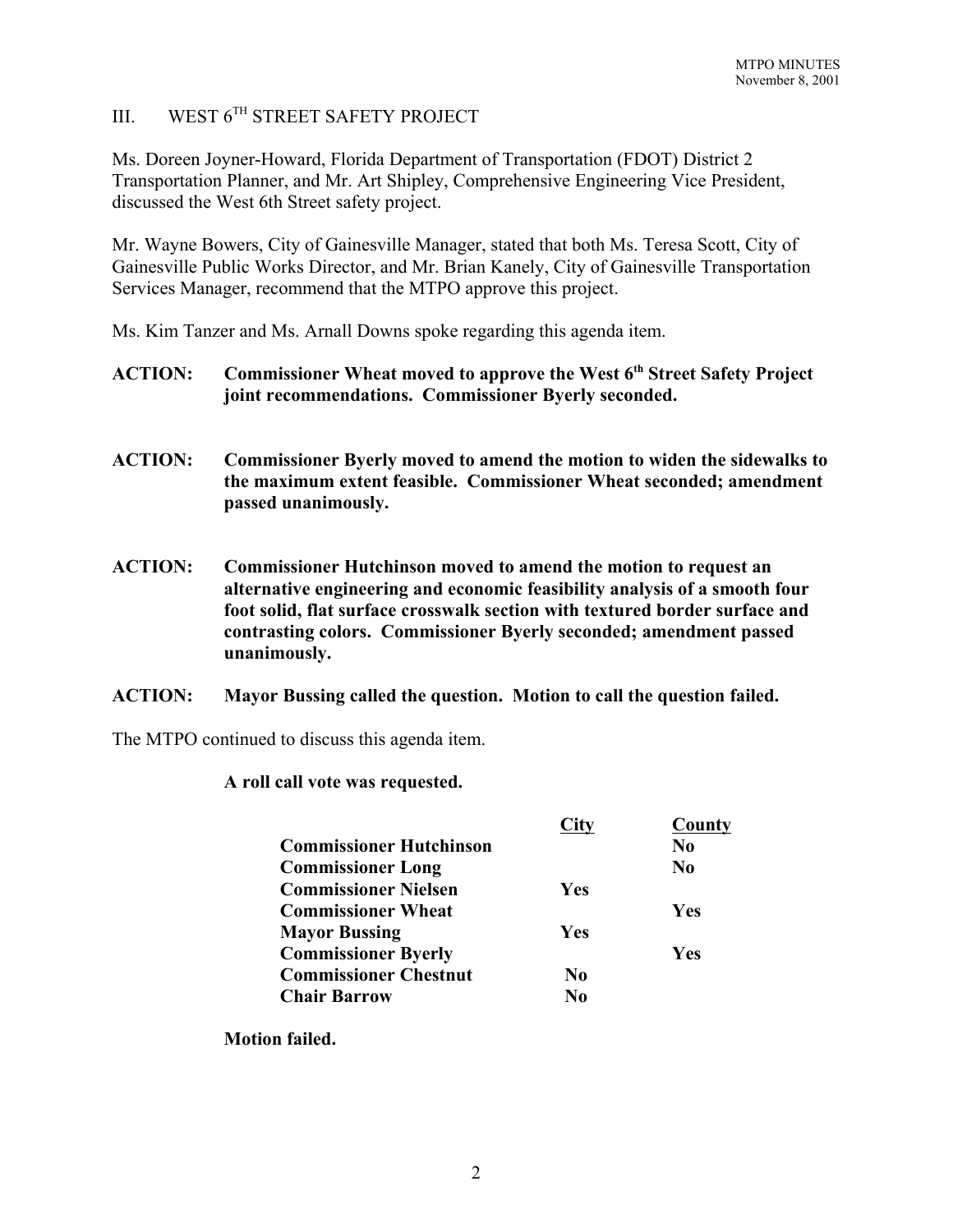**ACTION: Commissioner Hutchinson moved to approve the West 6th Street design plans, including the two previous amendments, plus sending a letter to the City to expedite the West 6th Street Charrette. Commissioner Chestnut seconded.**

**A roll call vote was requested.**

|                                | City           | County     |
|--------------------------------|----------------|------------|
| <b>Commissioner Chestnut</b>   | Yes            |            |
| <b>Commissioner Hutchinson</b> |                | <b>Yes</b> |
| <b>Commissioner Long</b>       |                | Yes        |
| <b>Commissioner Nielsen</b>    | Yes            |            |
| <b>Commissioner Wheat</b>      |                | No         |
| <b>Mayor Bussing</b>           | N <sub>0</sub> |            |
| <b>Commissioner Byerly</b>     |                | No         |
| <b>Chair Barrow</b>            | Yes            |            |

**Motion failed.**

**ACTION: Mayor Bussing moved to re-agenda this item. Commissioner Hutchinson seconded; motion passed with one dissenting vote.**

#### **ACTION: Commissioner Long moved to table the motion on the floor. Commissioner Nielsen seconded; motion passed unanimously.**

#### IV. ALACHUA COUNTY FUNDING WORKSHOP

Mr. Sanderson stated that the MTPO requested a transportation funding workshop at its June meeting. He discussed the funding report included in the meeting packet and answered questions.

#### V. FDOT TENTATIVE FIVE YEAR WORK PROGRAM FOR FISCAL YEARS 2002/03 - 2006/07

Mr. Sanderson stated that the purpose of this agenda item is to give the MTPO an opportunity to request changes to FDOT's Tentative Five Year Work Program.

Mr. James Dees, FDOT District 2 Planning Manager, discussed the Work Program and answered several questions.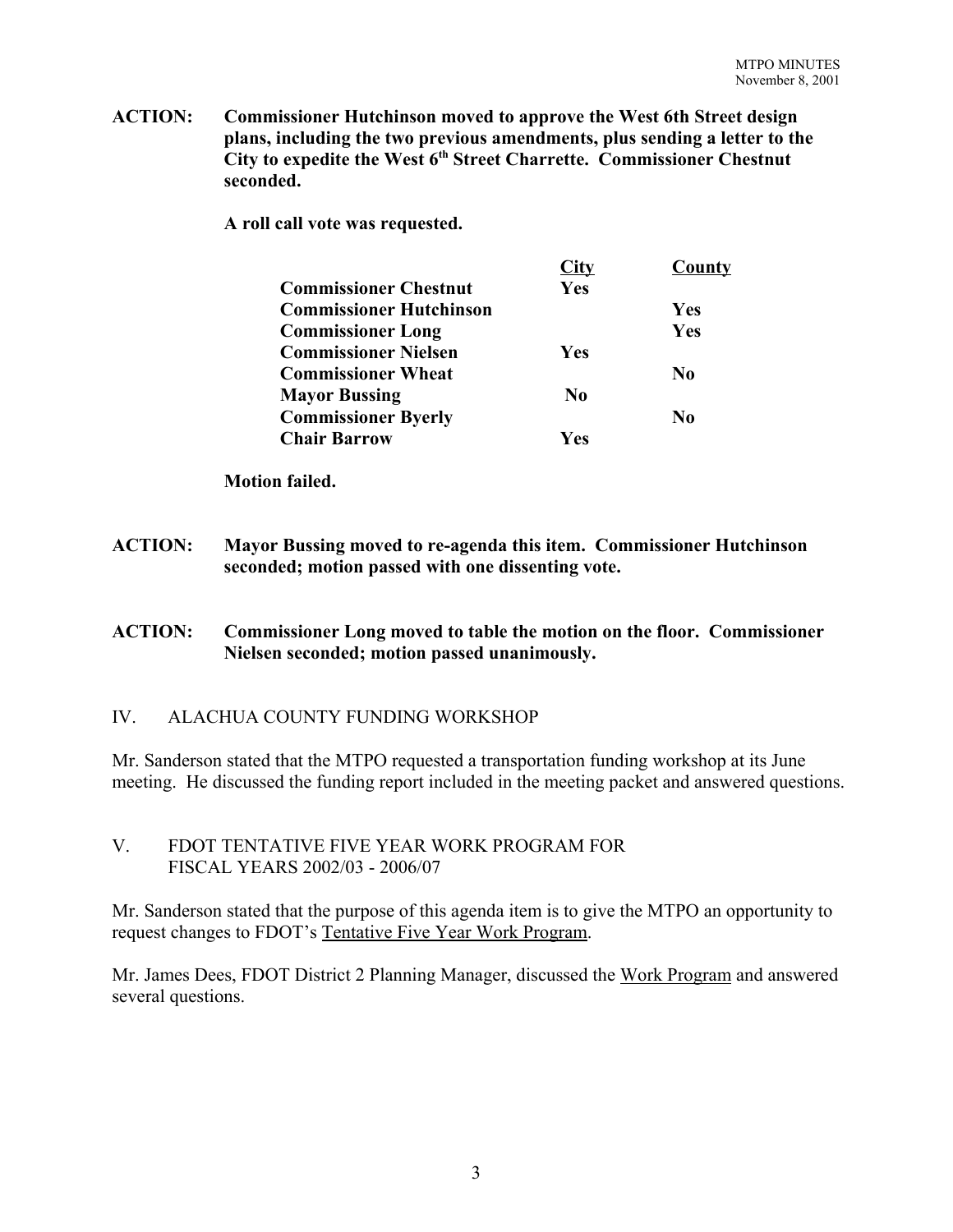## **ACTION: Commissioner Wheat moved to request that FDOT revise its Tentative Five Year Work Program to:**

- **1. add an additional project to fund remaining State Road (SR) 26/26A enhancements to coincide with the SR 26/26A resurfacing and reconstruction project schedules, if FDOT research indicates that this project is not fully funded;**
- **2. add additional projects to purchase right-of-way and construct the MTPO-approved cross-section and build the bicycle/ pedestrian trail for the Hull Road Extension-north corridor; and**
- **3. refer the Gainesville Metropolitan Area projects in Exhibit D with preliminary engineering in Year 2001/02 to the Design Team.**

# **Commissioner Byerly seconded.**

Mr. Ed Poppell, University of Florida Vice-President for Administrative Affairs, stated that the proposed 150 foot right-of-way works counter to the sense of creating a student village throughout the area.

- **ACTION: Commissioner Hutchinson moved an amendment to have FDOT staff and University of Florida staff review the right-of-way issues along the proposed corridor and develop alternative cross section designs. Commissioner Nielsen seconded; amendment failed.**
- **ACTION: Commissioner Wheat moved to request that FDOT revise its Tentative Five Year Work Program to:**
	- **1. add an additional project to fund remaining State Road (SR) 26/26A enhancements to coincide with the SR 26/26A resurfacing and reconstruction project schedules, if FDOT research indicates that this project is not fully funded;**
	- **2. add additional projects to purchase right-of-way and construct the MTPO-approved cross-section and build the bicycle/ pedestrian trail for the Hull Road Extension-north corridor; and**
	- **3. refer the Gainesville Metropolitan Area projects in Exhibit D with preliminary engineering in Year 2001/02 to the Design Team.**

# **Commissioner Byerly seconded; motion passed unanimously.**

The MTPO continued to discuss concerns of the University of Florida.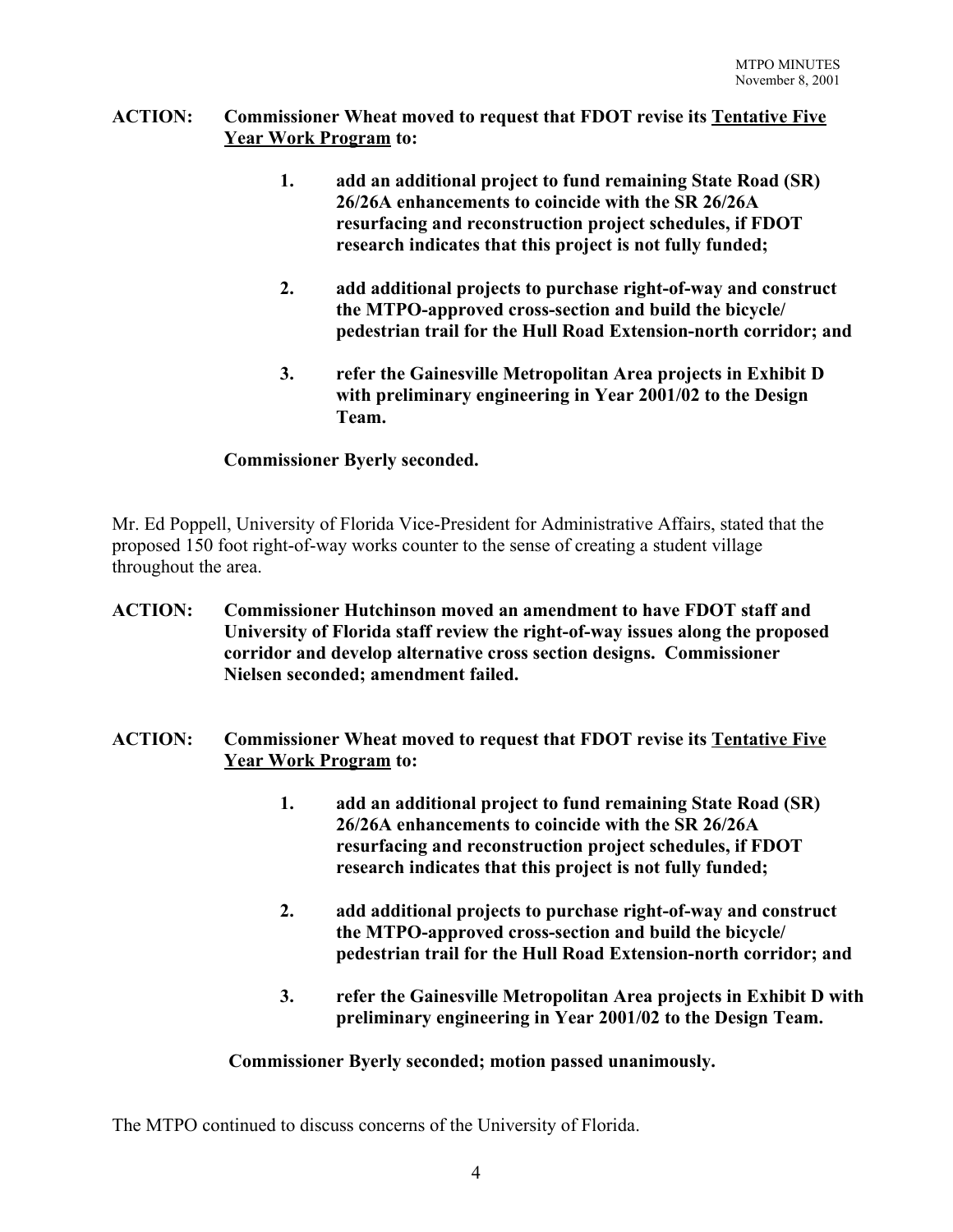Mr. Fred Wright, FDOT District 2 Project Engineer, stated that several million dollars have been spent on the right-of-way analysis of the 150 foot Hull Road corridor.

- **ACTION: Commissioner Nielsen moved to refer the University of Florida concerns regarding the need for the 150 foot right-of-way to the MTPO's Design Team and Advisory Committees. Commissioner Wheat seconded; motion passed unanimously.**
- VI. REVIEW OF CITY OF GAINESVILLE AND ALACHUA COUNTY COMPREHENSIVE PLANS
- **ACTION: Commissioner Nielsen moved to defer Agenda Item VI to the next meeting in order to allow adequate time for presentation and discussion. Commissioner Newport seconded; motion passed.**

# VII. PLAN EAST GAINESVILLE PROJECT- CONSULTANT PROJECT

Mr. Sanderson stated that the MTPO ranked the Plan East Gainesville consultants at its October 11 meeting. He said that MTPO staff and Commissioner Rodney Long, Plan East Gainesville Subcommittee Chair, began negotiations with the number one ranked firm- Duany Plater-Zyberk. He stated that Duany Plater-Zyberk has informed us that it is unwilling to complete the approved scope of work for the available \$194,000. He reported that the second ranked consultant, Renaissance Planning Group, has agreed to complete the approved scope of work for the available \$194,000.

**ACTION: Commissioner Wheat move to authorize the Chair to execute the Plan East Gainesville project contract with Renaissance Planning Group. Commissioner Newport seconded; motion passed seven to one (with Commissioner Byerly voting no).**

#### VIII. DEPOT AVENUE PRESENTATION

Professors Kim Tanzer and Tina Gurucharri, University of Florida College of Design, Construction and Planning, discussed the proposed Depot Avenue Master Plan and answered questions.

Professor Gurucharri stated that student studios are working on a Plan East Gainesville project and will present the results of that effort on December 7 at 1:00 p.m. at the GTEC center.

# III. WEST 6TH STREET SAFETY PROJECT

## **ACTION: Commissioner Wheat moved to revisit the West 6th Street safety project agenda item. Commissioner Hutchinson seconded; motion passed unanimously.**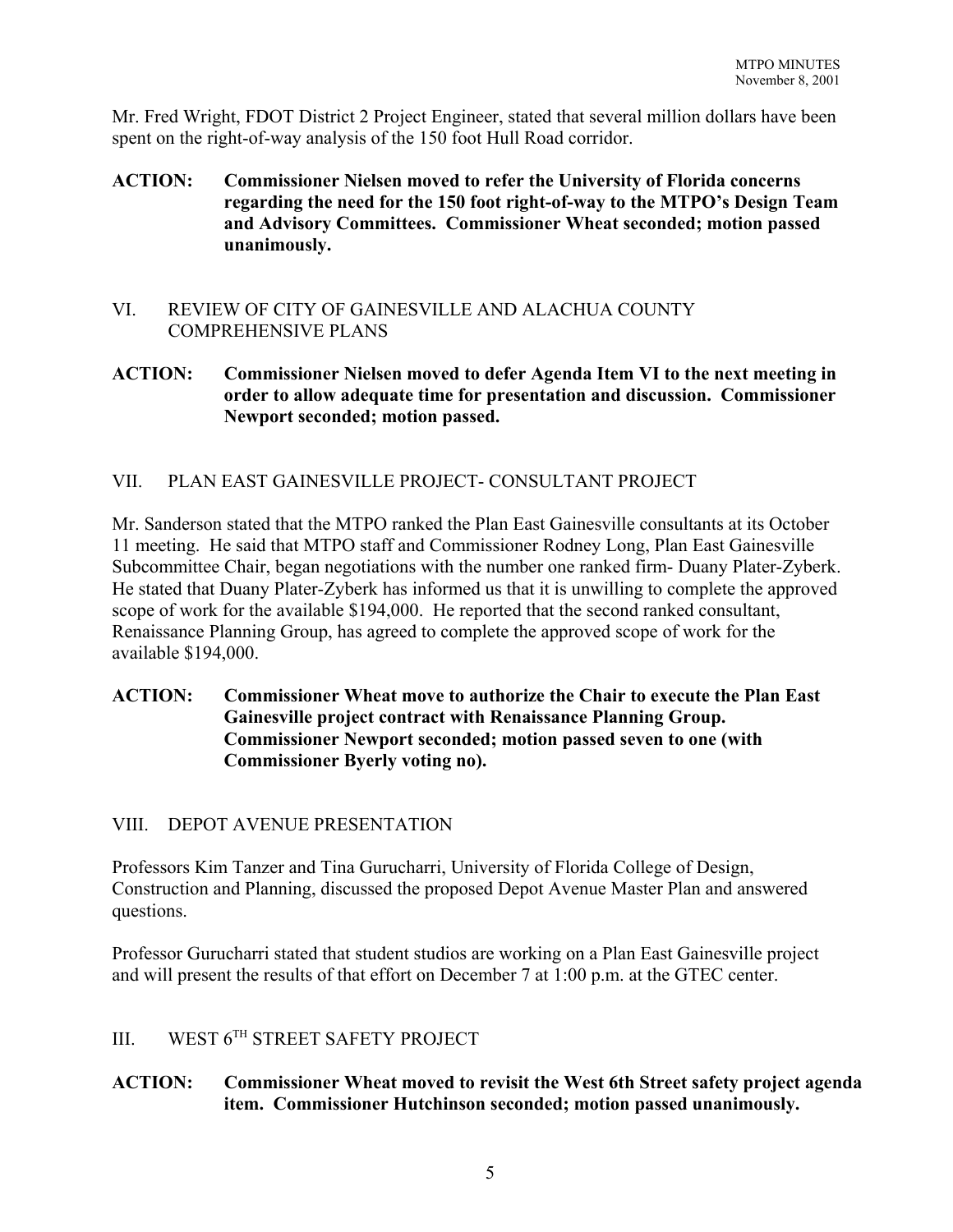#### **ACTION: Commissioner Hutchinson moved to approve the West 6th Street design plans and request that FDOT:**

- **1. widen the sidewalks to the maximum extent feasible; and**
- **2. perform an alternative engineering and economic feasibility analysis of a smooth four foot solid, flat surface crosswalk section with textured border surface and contrasting colors. Commissioner Newport seconded.**

**A roll call vote was requested.**

| City       | <b>County</b> |
|------------|---------------|
|            | No            |
|            | Yes           |
|            | No.           |
|            | Yes           |
| <b>Yes</b> |               |
|            | <b>Yes</b>    |
| <b>Yes</b> |               |
| No         |               |
|            |               |

#### **Motion passed.**

# IX. FLORIDA DEPARTMENT OF TRANSPORTATION ISSUES

# A. HOGTOWN CREEK SEDIMENT PROJECT

Ms. Joyner-Howard discussed the Hogtown Creek Sediment project and answered questions.

## B. FDOT COMPLIANCE WITH THE CITY OF JACKSONVILLE TREE PROTECTION LAW

Mr. Sanderson stated that a member of the MTPO requested that the MTPO discuss the issue of FDOT compliance with local tree protection ordinances.

Mr. Dees stated that FDOT tries to comply with local ordinances and that he does not anticipate any problems complying with local tree ordinances in Alachua County.

# X. NEXT MTPO MEETING

Mr. Sanderson stated that the next MTPO meeting is scheduled for December 13 at 7:00 p.m. in the Jack Durrance Auditorium.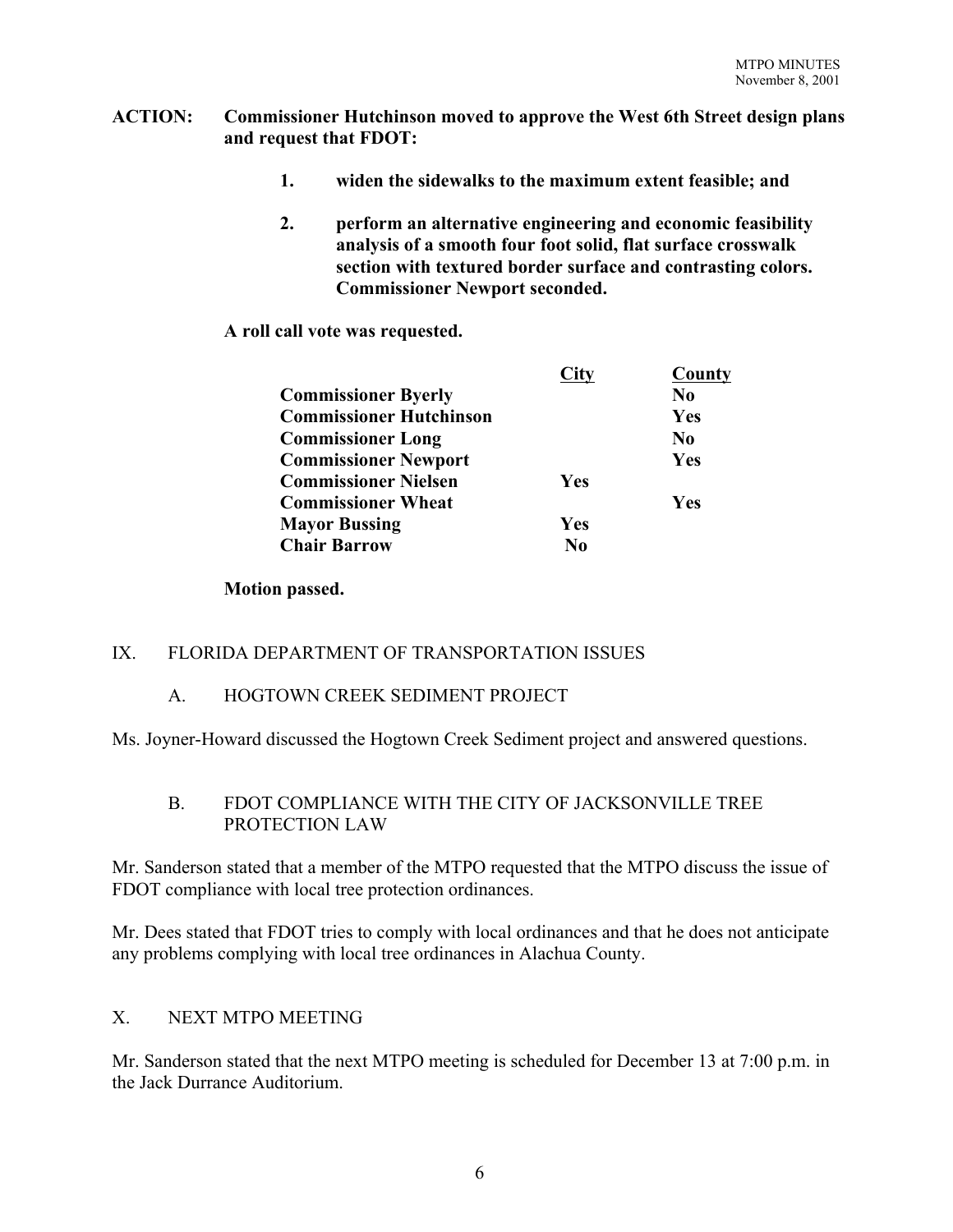# XI. COMMENTS

There were no comments.

## ADJOURNMENT

Chair Barrow adjourned the meeting at 5:40 p.m.

Date Warren Nielsen Secretary/Treasurer

 $\mathcal{L}_\text{max} = \mathcal{L}_\text{max} = \mathcal{L}_\text{max} = \mathcal{L}_\text{max} = \mathcal{L}_\text{max} = \mathcal{L}_\text{max} = \mathcal{L}_\text{max} = \mathcal{L}_\text{max} = \mathcal{L}_\text{max} = \mathcal{L}_\text{max} = \mathcal{L}_\text{max} = \mathcal{L}_\text{max} = \mathcal{L}_\text{max} = \mathcal{L}_\text{max} = \mathcal{L}_\text{max} = \mathcal{L}_\text{max} = \mathcal{L}_\text{max} = \mathcal{L}_\text{max} = \mathcal{$ 

\\Mike\Public2\em02\mtpo\minutes\nov8.wpd